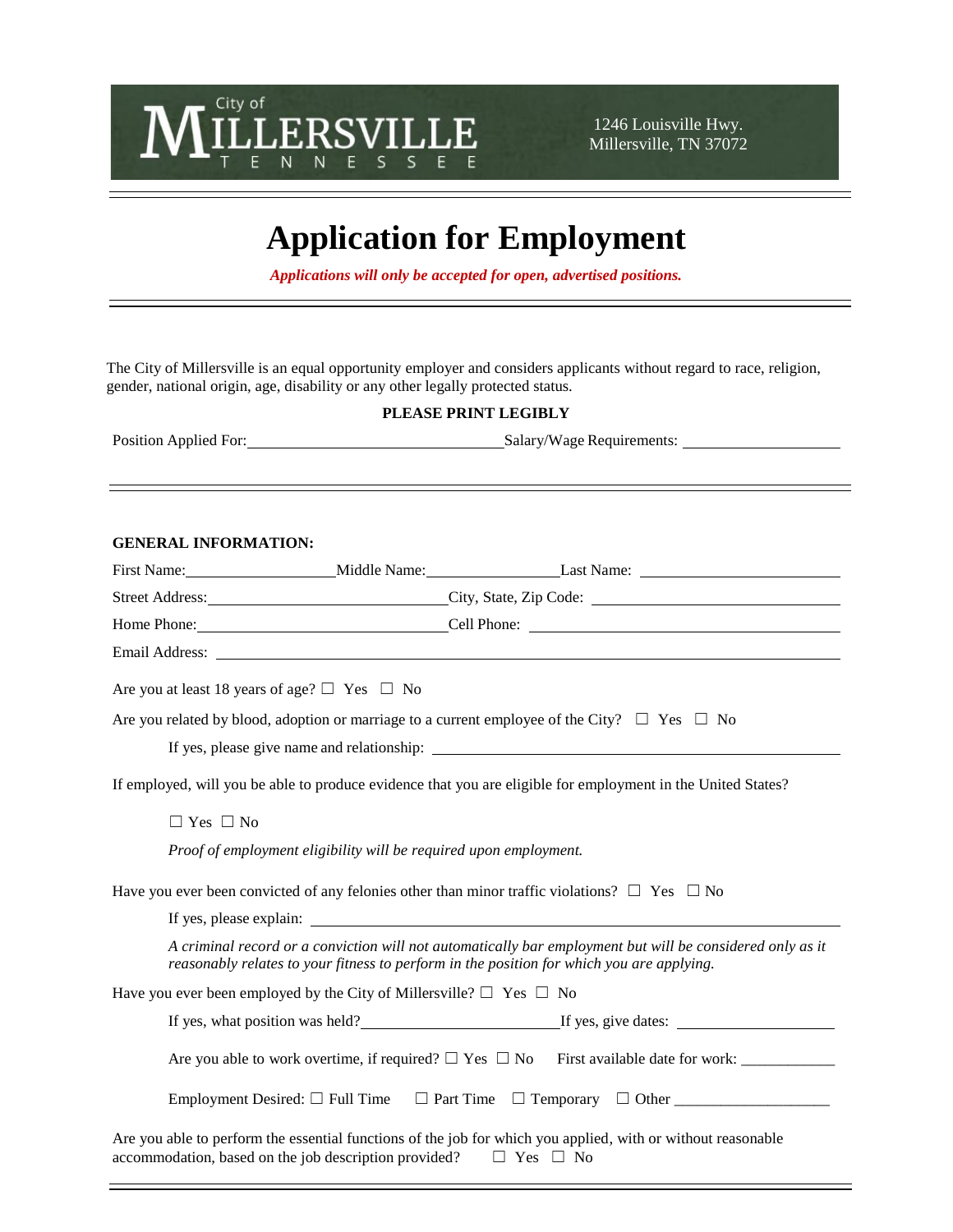#### **EDUCATION & TRAINING:**

| High School Attended: | $\mathcal{L}1\mathsf{t}\mathsf{V}$ | State: |  |
|-----------------------|------------------------------------|--------|--|
|                       |                                    |        |  |

Do you have a high school diploma or GED? ☐ Yes ☐ No *A high school diploma/GED may not be required for all positions. Not possessing a diploma/GED may disqualify an applicant from some positions based on job necessity.*

| College / University /<br><b>Trade or Technical School</b> | City and State | Major Area of Study | Degree Earned | Graduated<br>Yes or No |
|------------------------------------------------------------|----------------|---------------------|---------------|------------------------|
|                                                            |                |                     |               |                        |
|                                                            |                |                     |               |                        |
|                                                            |                |                     |               |                        |

#### **KNOWLEDGE, SKILLS, & ABILITIES**

What skills or additional training do you have that relate to the job for which you are applying?

What machines or equipment can you operate that relate to the job for which you are applying?

List all professional certifications you currently hold:

What language(s) can you speak and/or read and write fluently? \_\_\_\_\_\_\_\_\_\_\_\_\_\_\_\_\_\_\_\_\_\_\_\_\_\_\_\_\_\_\_\_\_\_\_\_\_\_\_\_\_\_\_

Complete only if position requires driving:

Do you have a valid driver's license?  $\Box$  Yes  $\Box$  No Type:

Have you ever had your driver's license suspended or revoked?  $\Box$  Yes  $\Box$  No

\_\_\_\_\_\_\_\_\_\_\_\_\_\_\_\_\_\_\_\_\_\_\_\_\_\_\_\_\_\_\_\_\_\_\_\_\_\_\_\_\_\_\_\_\_\_\_\_\_\_\_\_\_\_\_\_\_\_\_\_\_\_\_\_\_\_\_\_\_\_\_\_\_\_\_\_\_\_\_\_\_\_\_\_\_\_\_\_\_\_\_\_\_\_\_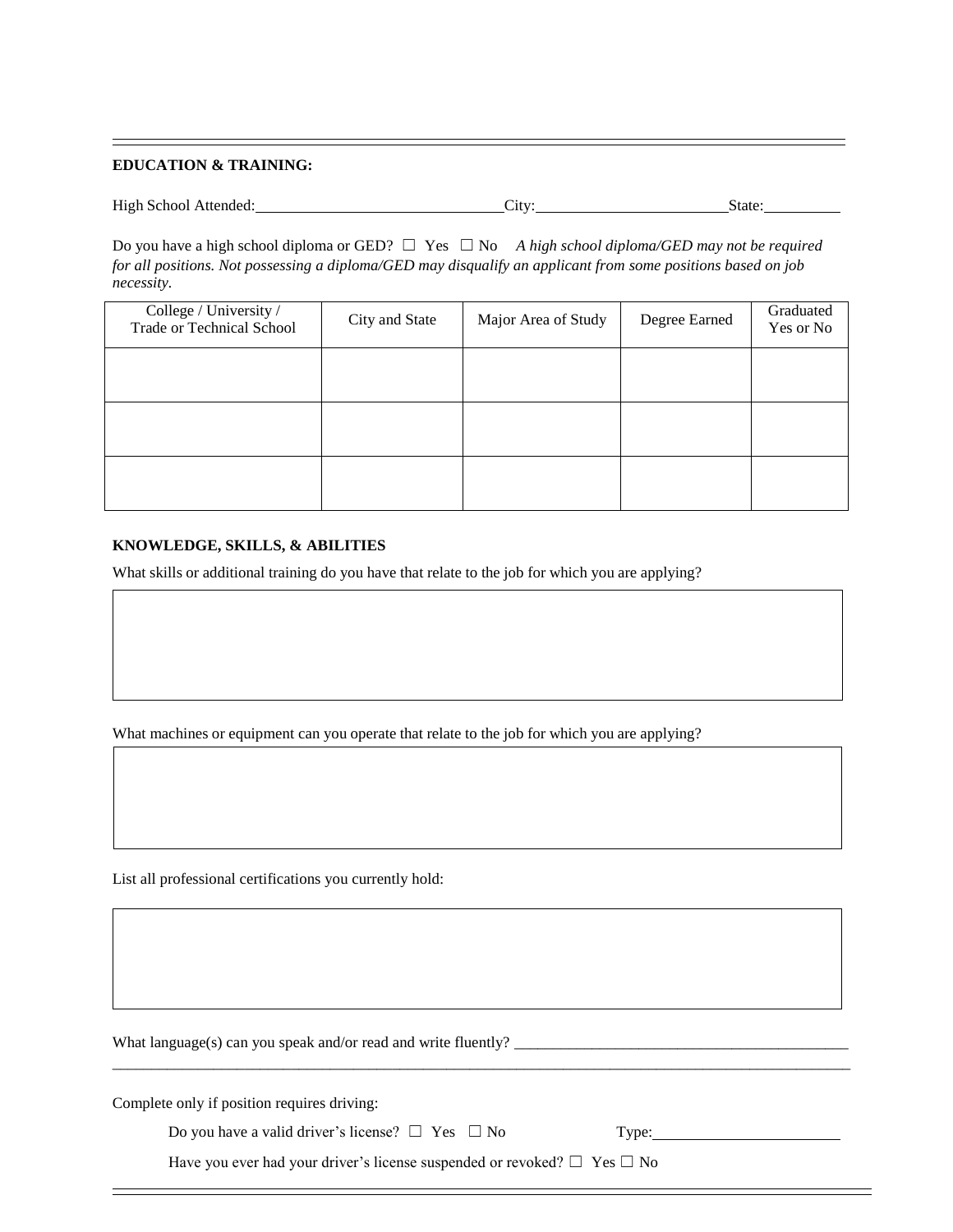#### **EMPLOYMENT HISTORY:**

List your last four employers, starting with the most recent including military experience. Account for all military service and any periods of unemployment. If self-employed, give name of business.

| May we contact your current employer? $\Box$ Yes $\Box$ No |                                                                                           |                        |  |
|------------------------------------------------------------|-------------------------------------------------------------------------------------------|------------------------|--|
|                                                            | $\text{Job Title:}$                                                                       |                        |  |
|                                                            | Street Address: City, State, Zip Code: City, State, Zip Code:                             |                        |  |
|                                                            | Telephone Number: <u>Employed From:</u> To: To:                                           |                        |  |
|                                                            | Rate of Pay: <u>Neason for Leaving:</u>                                                   |                        |  |
|                                                            |                                                                                           |                        |  |
|                                                            |                                                                                           |                        |  |
|                                                            |                                                                                           |                        |  |
| Rate of Pay: 1988                                          |                                                                                           |                        |  |
|                                                            |                                                                                           |                        |  |
|                                                            | Street Address: City, State, Zip Code: City, State Context Context City, State, Zip Code: |                        |  |
| Telephone Number: 1997                                     |                                                                                           | Employed From: To: To: |  |
|                                                            | Rate of Pay: Reason for Leaving:                                                          |                        |  |
|                                                            |                                                                                           |                        |  |
|                                                            | Street Address: City, State, Zip Code: City, State, Zip Code:                             |                        |  |
|                                                            | Telephone Number: Employed From: To: To:                                                  |                        |  |
|                                                            | Rate of Pay: Reason for Leaving:                                                          |                        |  |

\*\*if additional space is needed, please continue on a separate sheet of paper\*\*

#### **REFERENCES:**

List three professional references not related to you. If not applicable, list three school or personal references not related to you.

| Name | Telephone Number | Years<br>Known |
|------|------------------|----------------|
|      |                  |                |
|      |                  |                |
|      |                  |                |
|      |                  |                |
|      |                  |                |
|      |                  |                |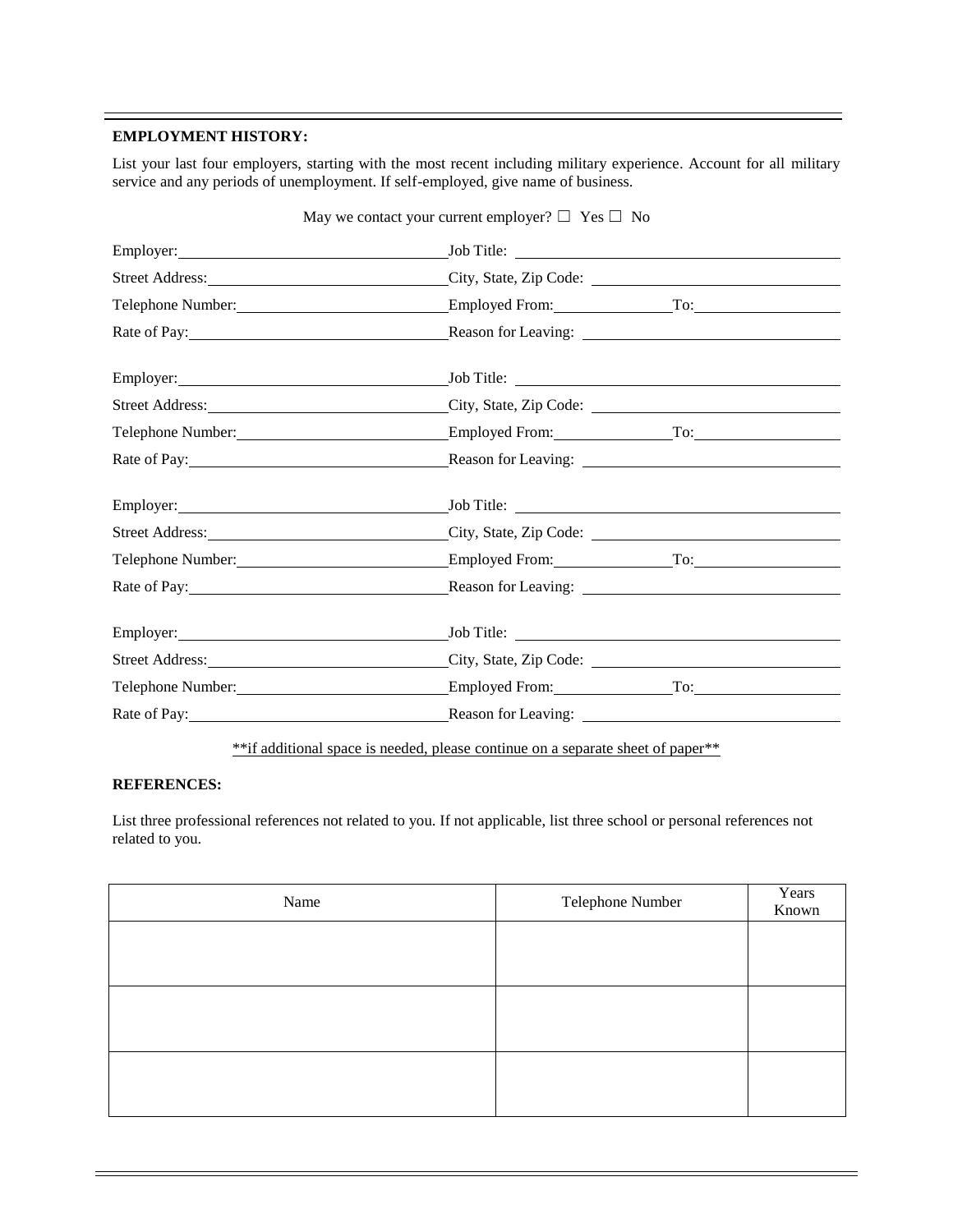### **POLICE OFFICER APPLICATION SUPPLEMENT**

**\*\*ONLY complete this section if you are applying for the position of Police Officer\*\***

| Are you at least twenty-one (21) years of age? $\Box$ Yes $\Box$ No                                                                                                                                     |  |  |
|---------------------------------------------------------------------------------------------------------------------------------------------------------------------------------------------------------|--|--|
| Are you currently P.O.S.T Certified in the State of Tennessee? $\Box$ Yes $\Box$ No                                                                                                                     |  |  |
| If 'Yes', please provide your certification #: _________________________________                                                                                                                        |  |  |
| If 'No', have you ever been P.O.S.T. Certified in the State of Tennessee? $\square$ Yes $\square$ No<br>Please explain:                                                                                 |  |  |
| Are you currently a Certified Police Officer in <b>another state</b> ? $\Box$ Yes $\Box$ No<br>If 'Yes', please provide your certification # and state of certification:                                |  |  |
| Have you been convicted of any felony or of a misdemeanor involving force, violence, theft, dishonesty,<br>gambling, liquor or other alcoholic beverages or controlled substances? $\Box$ Yes $\Box$ No |  |  |
| Have you been convicted of <u>any</u> crime? $\Box$ Yes $\Box$ No<br>If 'Yes' please list the crime(s) and date(s) of conviction(s):                                                                    |  |  |
| Have you ever been discharged from any branch of the armed forces of the United States of America<br>(including active duty, guard, or reserve)? $\Box$ Yes $\Box$ No                                   |  |  |
| Have you been discharged from the military under anything other than an honorable discharge? $\Box$ Yes<br>$\Box$ No                                                                                    |  |  |

If so, what is the nature of your discharge? \_\_\_\_\_\_\_\_\_\_\_\_\_\_\_\_\_\_\_\_\_\_\_\_\_\_\_\_\_\_\_\_\_\_\_\_\_\_\_\_\_\_\_\_\_\_\_\_\_\_\_\_

## **POLICE OFFICER APPLICATION SUPPLEMENT**

**\*\*ONLY complete this section if you are applying for the position of Police Officer\*\***